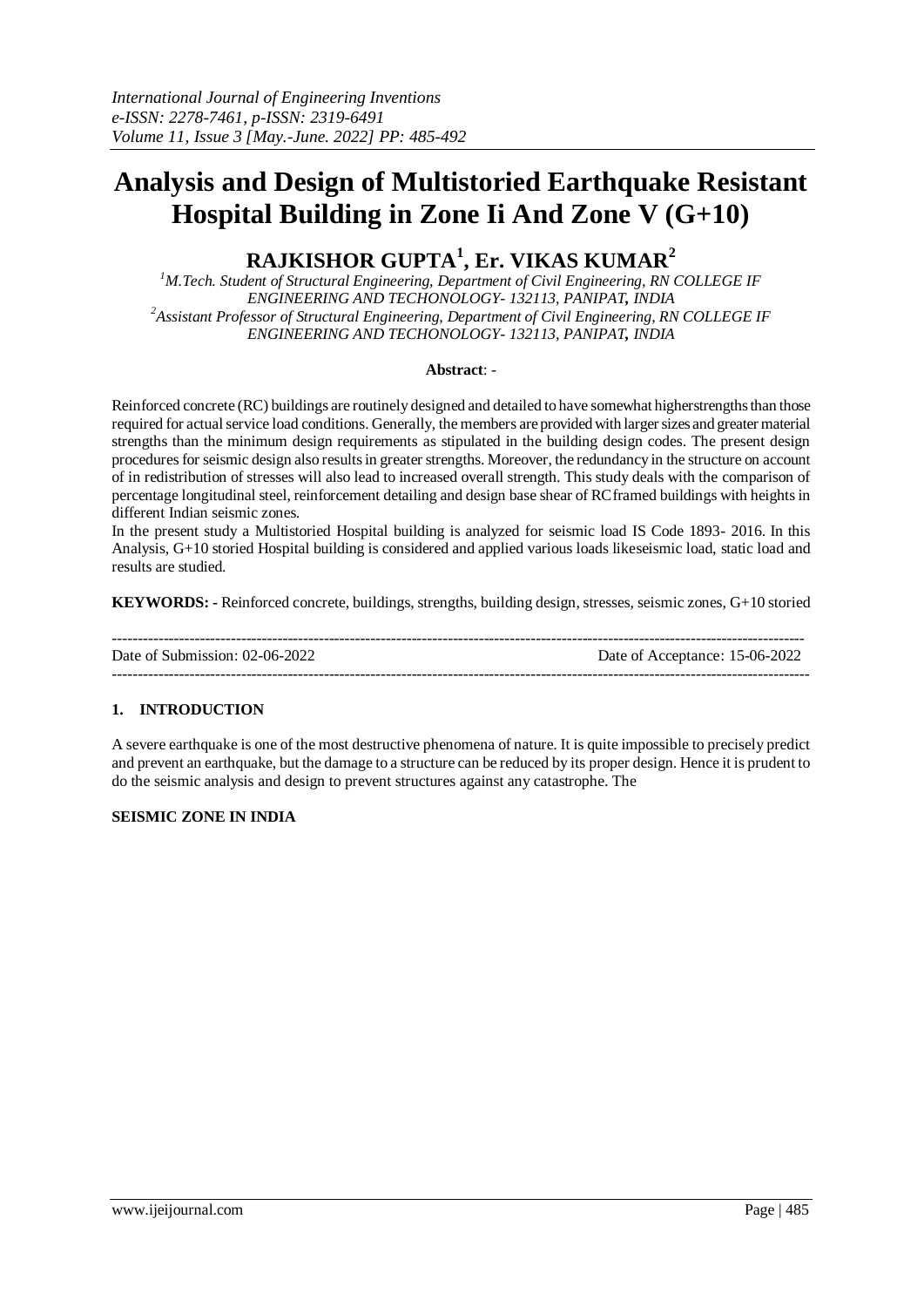

severity of the damage depends on the combination of several factors such as- earthquake magnitude, proximity to epicenter, and the local geological conditions, which affect the seismic wave propagation. The lateral forces due to earthquake cause the maximum problem for structures. Earthquake resistant design is thereby primarily concerned with limiting the seismic risk associated with man-made structures to socio-economically acceptable levels. It aims to foresee the potential consequences of an earthquake on civil infrastructure and to ensure the design  $\&$ construction of buildings complies with design codes in order to maintain a reasonable level of performance with some accepted level of damage during an earthquake exposure. The ductility of a structure acts like a shock absorber and helps in dissipating a certain amount of seismic energy.

## **BACKGROUND AND MOTIVATION OF THE PRESENT STUDY**

The present work in its utmost sense, tries to delineate that what will be the changes in the structural design of buildings with variation in the seismic zones. It helps in giving a generalized sense of design and detailing differences that will be taking place with the increment in probable severity of ground motions. Thereby, aiding in developing a general perception about the design of regular RC buildings particularly in India. Jain et al. (2008), has done the detailing comparison for some selected members of a six-storey building, considering it once as an OMRF and once as an SMRF. The similar idea has been used in this work as well, the buildings in zone II have been considered SMRF and detailed as per IS 456 and IS 13920, and those in higher seismic zones have been considered as SMRF and detailed as per IS 456 and IS 13920. This study moreover, attempts to do a comparison of the base shear, percentage reinforcement in beams and columns for all the various zones. so as to give further insights into the design aspects. Kumar et al. (2013) has carried out such comparison for all components of a G+6 building. This work in addition to all such comparison, includes pushover analysis of the designed buildings followed by comparison of the obtained over-strength factors.

## **1.2 OBJECTIVE OF THE STUDY**

The objectives of the present study are as follows:

This work attempts to evaluate effect of change of seismic zones on the design, detailing and performance of the building. The work includes comparison of base shear, percentage steel in columns and beams, and detailing of selected members. Moreover, it includes a performance comparison of the designed buildings on the basis of overstrength factors obtained from

pushover analysis of the buildings.

## **SCOPE OF WORK**

The following are scopes of the present work-

- All the modelling and analysis has been done for only RC structures.
- The beams and columns have been modelled as frame elements.
- Soil-structure interaction is not being taken into consideration.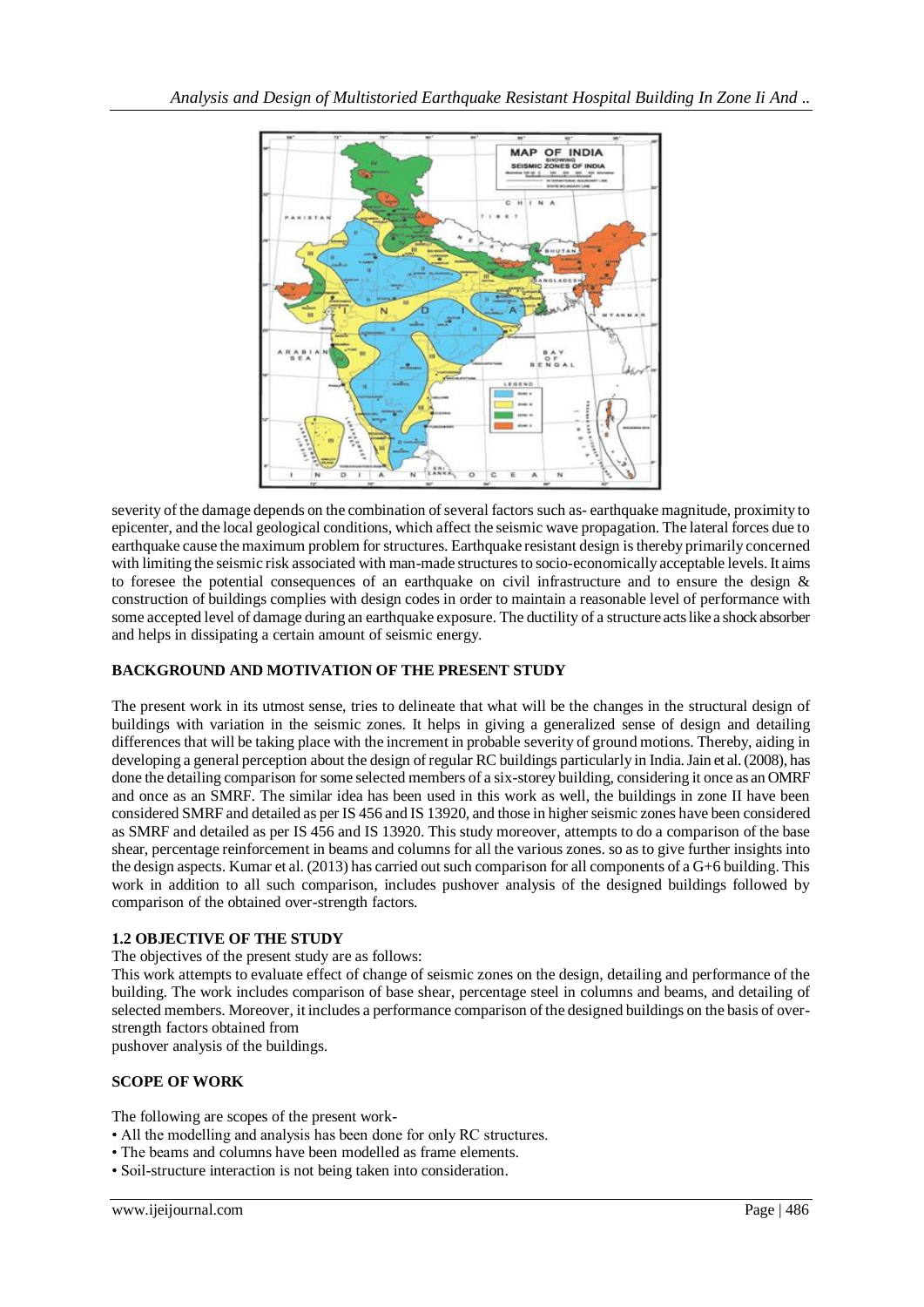• Foundation is modelled as a fixed support at the level of footing and the building design & material estimation exclude foundation.

• Infill walls have not been considered.

## **2.1 LITERATURE REVIEW**

1. Ms. Priyanka Soni.et.al; (2016): has studied on Shear walls are structural system which provide stability to structures from lateral loads like wind, seismic lo These structural systems are constructed by reinforced concrete, plywood/timber unreinforced masonry, reinforced masonry at which these systems these structural systems are constructed by reinforced concrete, plywood staggered walls. The present paper work was made in the interest of study and analysis of various research works involved in enhancement of shear w and their behavior towards lateral loads. As shear walls resists major port of lateral

loads in the lower portion of the buildings and the frame support the lateral loads in the upper portion of building which is suited for soft storey high rise building. Building which are similar in nature constructed in India As in India base floors are used for parking and garages or officers and upper floors are used for residential purposes.

2. K. Rama Raju.et; (2013); Consideration of site-specific lateral loading due to wind or earthquake loads along with vertical gravity loads is important for finding the behavior of the tall buildings. As the height of a building become taller, the amount of structural material required to resist lateral loads in drastically. The design of tall buildings essentially involves a conceptual de approximate analysis, preliminary design and

optimization, to safely carry gravity and lateral loads. The design criteria are strength, serviceability and human comfort. The aim of the structural engineer is to arrive at suitable structural schemes, to satisfy these criteria. In the present study, the limit method of analysis and design of a 3B+G+40- story reinforced concrete HiRISE building under wind and seismic loads as per IS codes of practice is described. Safety of the structure is checked against allowable limits prescribed for base shear, roof displacements, inter-story drifts, accelerations prescribed in codes of practice and other relevant references in

literature on effects earthquake and wind loads on buildings.

3. Vikrant Trivedi.et.al; (2018): This study presents a comparative study of wind loads to decide the design loads of a G+11 building. The significance of this examination is to estimate the design loads for a structure which is subject to wind loads in a particular region. It is well known fact that the wind load be estimated in particular zone with a specified zone factor. Then the wind load of that zone can also be esteemed based on the basic wind speed and other factors of that particular region. However, the wind velocity is stochastic and time dependent. In the present Study a multistoried building is analyzed for wind loads using IS code 875 and results are studied and compared between with and without wind load.

4. Aman.et.al;(2016): The main aim of structural engineer is to design the structure for a safe technology in the computing field; the structural engineer can tackle much larger and complex structure subjected to various type o loading condition. Earlier the loads acting on the structure are considered static, but strictly speaking, with the exception of the self-weight (dead load no structure load is static one now a day large number of application software are available in the civil engineering field. All this software's are developing the basis of advanced. Finite element analysis which includes the effect of dynamic load such

as wind effect, earth quake effect bets etc. in the preset work, an attempt has been made to study the efficiency of certain civil engineering application software's for this purpose an on-going project has been selected. This project belongs to the unity builders to be executed in Gulbarga City. The name of the project is Bharat pride.

5. Varikuppala Krishna, Chandrashekar.et.al;(2015): Structural Engineers are the challenge of striving for the most efficient and economical design with accuracy in solution while ensuring that the final design of a building must be serviceable for its intended function over its design life & ndash; time. Project presents (parking floor +5) upper stories RCC framed building analyzed and designed under the lateral loading effects of wind and earthquake usi ETABS (Extended Three Dimensional Analysis of Building system). ETABS is incorporated with all the major analysis engines that is static, dynamic, Lin and non & ndash: linear, etc., and this software is used to analyze and design especially the buildings. Because of the facilities provided in this software modeling stage, the buildings can be modeled as per the arrangement of t members of the project in practical, and this

software considers the beam columns as Line member; slabs, Ramps/staircases, walls are as area member Taking the horizontal loading effects of wind amp: seismic forces; In the

doff this project, I take dynamic loading along with the static loading and Livloads as per IS code; And almost all the members of the project can be Annand designed as per Indian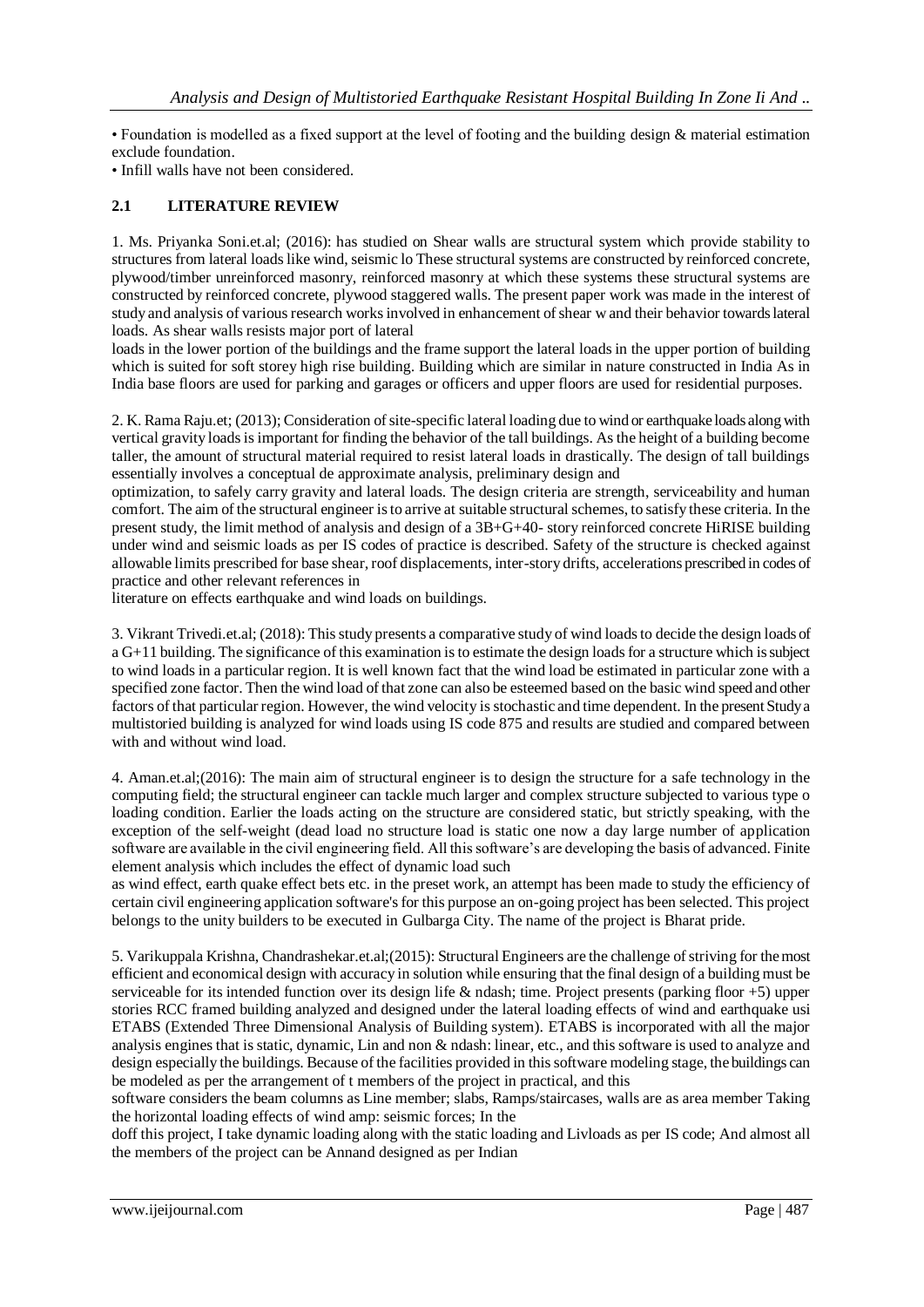code using thissoftware, where ever requirement the members using excel sheets which are prepared by me in this phase.

6. M B Vikram.et.al; (2017): Structural analysis is mainly concerned with finding the behavior of the structure when subjected to some action. In this project residential of  $(G+5)$  multi-storey building is studied for earthquake loads u ETABS software. Assuming that the material property, the linear static an is performed. These linear static analyses are carried out by considering se seismic zones (zone-II, zone-III, zone-IV, and

zone- V) and the behavior is assessed by taking types II soil condition. Different responses like bending moment, axial forces of various load combination and zones are studied. Seismic load has significant impact on bending moment and axial force.

## **3. METHODOLOGY**

This project is mostly based on software and it is essential to know the details about this software's.

- List of software's used
- 1. Staad Pro (V8i ss6)
- 2. Staad Foundation Advanced.
- 3. Staad RCDC.
- 4. Autocad.

#### STAAD

Staad is powerful design software licensed by Bentley. Staad stands for structural analysis and design Any object which is stable under a given loading can be considered as structure. So first find the outline of the structure, whereas analysis is the estimation of what are the type of loads that acts on the beam and calculation of shear force and bending moment comes under analysis stage. Design phase is designing the type of materials and its dimensions to resist the load. this we do after the analysis. To calculate S.F.D and B.M.D of a complex loading beam it takes about an hour. So when it comes into the building with several members it will take a week. Staad pro is a very powerful tool which does this job in just an hour's staad is a best alternative for high rise buildings. Now a day most of the high - rise buildings are designed by staad which makes a compulsion for a civil engineer to know about this software. This software can be used to carry rcc, steel, bridge, truss etc according to various country codes.

## **ALTERNATIVES FOR STAAD**

Struts, robot, sap, adds pro, Prota structure which gives details very clearly regarding reinforcement and manual calculations. But this software's are restricted to some designs only whereas staad can deal with several types of structure.

## **STAAD EDITOR**

Staad has very great advantage to other software's i.e., staad editor. staad editor is the programming. For the structure we created and loads we taken all details are presented in programming format in staad editor. This program can be used to analyze another structures also by just making some modifications, but this require some programming skills. So load cases created for a structure can be used for another structure using Staad editor.

## LIMITATION OF STAAD PRO

- 1. Huge output data
- 2. Even analysis of a small beam creates large output.
- 3. Unable to show plinth beams

## STAAD FOUNDATION

Staad foundation is a powerful tool used to calculate different types of foundations. It is also licensed by Bentley software's. All Bentley software's cost about 10 lakhs and so all engineers

can't use it due to heavy cost. Analysis and design carried in Staad and post processing in staad gives the load at varioussupports. These supports are to be imported into this software to calculate the footing details i.e., regarding the geometry and reinforcement details.

This software can deal different types of foundations

1. Isolated (Spread) Footing

2.Combined (Strip) Footing

3.Mat (Raft) Foundation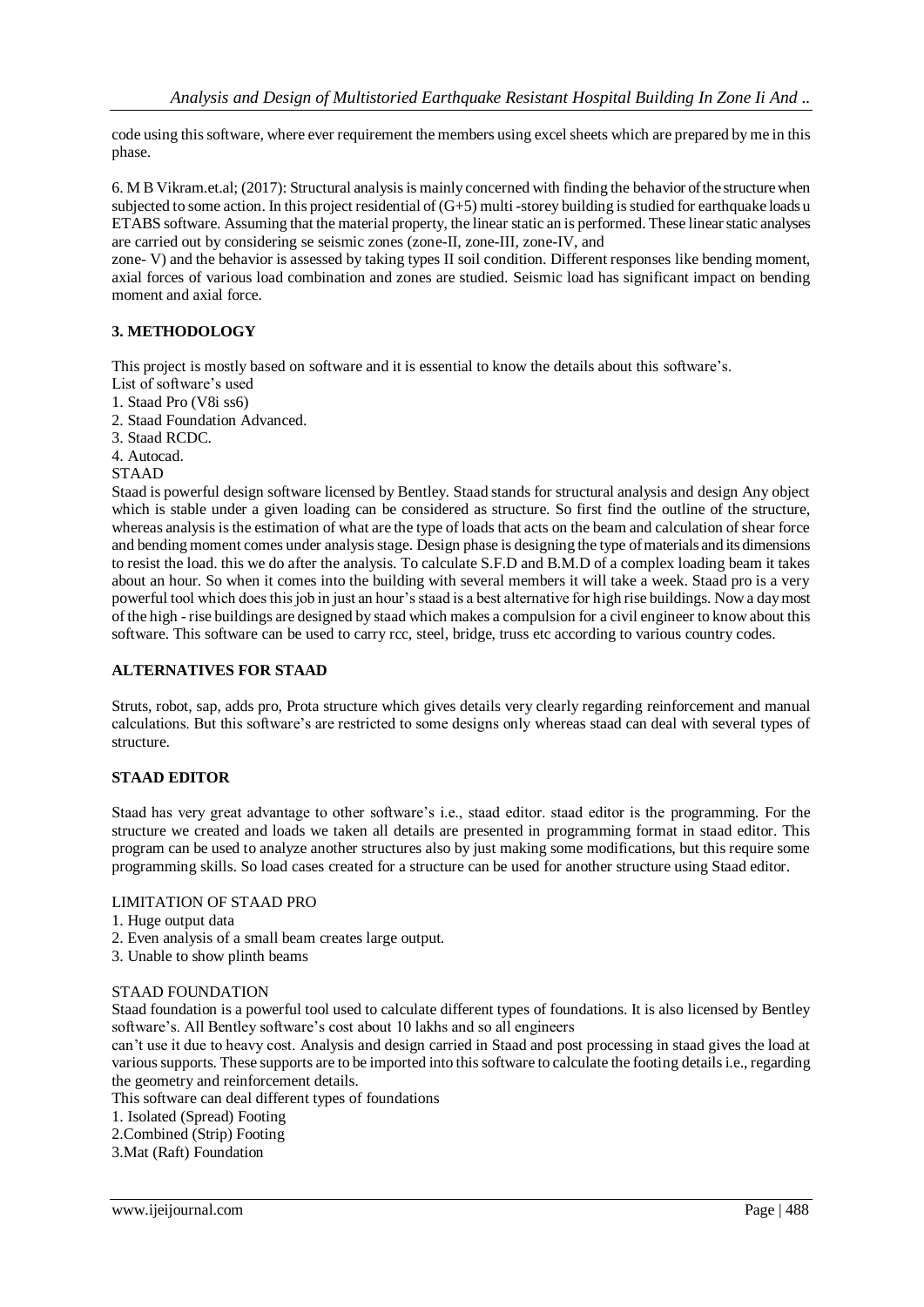## **4. DESIGN**

In order to fulfill the objectives, a hospital building geometry with number of stories is chosen and designed as per different Indian seismic zones followed by a comparison of the design and detailing is presented in the Chapter.

## **4.1BUILDING DESIGN AND RESULT CONSIDERATIONS**

The plan of the building frame considered the present study is shown in fig. The building with the plan shown in this figure is considered for ten number of storeys. Each of the building with their specific height are designed for all the seismic zones. The designation represents G+10 building designed for seismic zone II and seismic zone IV. The buildings are designed as per IS 1893 (2016) considering medium soil conditions. The buildings in this study have column 3m, slab thickness 125mm and plinth level as 0.6m as observed from the study of typical existing hospital buildings. Considering unit weight of concrete as 25 KN/m3 and weight of floor finishes to be 1KN/m2, the slab dead load comes out to be 4.125kN/m2. Taking the Live Load intensity as 3Kn/m2 for floor slabs and 1.5kN/m2 for roof slabs into account, and the earthquake loads as per IS 1893(part-1); all the Five load combinations have been considered for analysis (as in the code IS 1893(part-1). Buildings in zone II and Zone IV are designed considering them as SMRF and detailed according to IS:456 and IS:13920, The characteristic strength of concrete and steel are taken as 25MPa and 500MPa respectively.

In order to study the design and detailing of the buildings selected, structural analysis is carried out for vertical and lateral loads. The comparison of design base shear, percentage of longitudinal steel in columns and beams are presented in the following sections. For all the RC buildings,

the following assumptions are made in this work-

- There is a common plan for all the buildings of dimensions 52.5 x 33.5m located on medium soil.
- The effect of finite size of joint width (e.g., rigid offsets at member ends) is not considered in the analysis.
- The floor diaphragms are assumed to be rigid.
- For analysis and design the Centre-line dimensions are considered.

| Column                        | 1.2m X 0.40m,    |
|-------------------------------|------------------|
| <b>Beam</b>                   | 0.50m X 0.3m     |
| Slabs                         | $0.125$ mm       |
| Parapet Wall                  | 0.9 <sub>m</sub> |
| Live Load                     | 3Kn/m2           |
| <b>Grade of Concrete</b>      | M30              |
| Grade of Steel                | Fe 500           |
| No of Storey                  | 10               |
| Total Height                  | 36.30m           |
| Floor to Floor Height         | 3.3 <sub>m</sub> |
| Spacing of frame along length | 622m             |
| Spacing of frame along width  | 6.4m             |
| No of Stairs                  | 1 Nos            |
| No of lifts                   | 2 Nos            |

## **BUILDING SPECIFICATION**

#### **Supports:**

The base supports of the structure are assigned as fixed.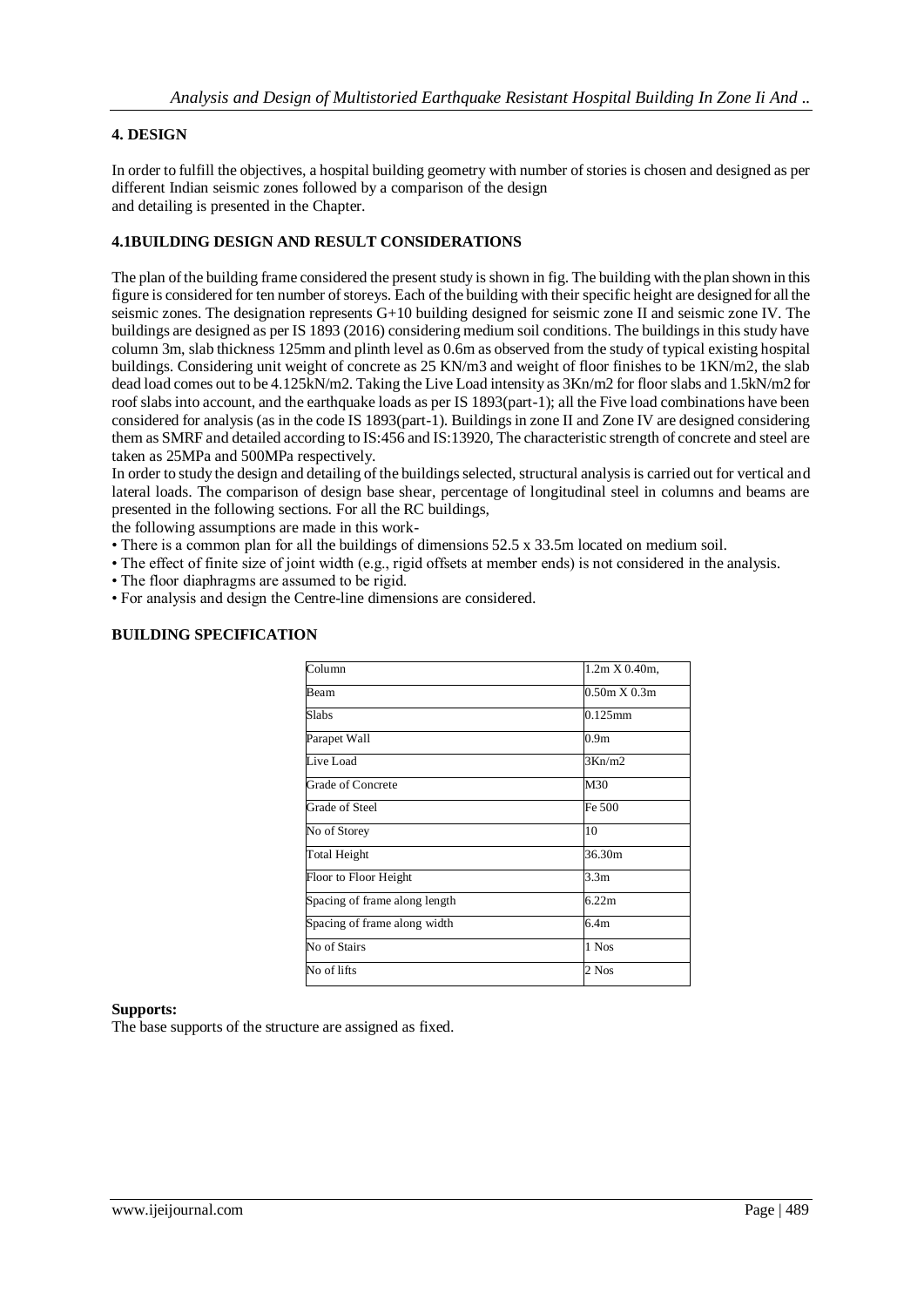

Loads applied on Building.

## **Load Combinations:**

These load combinations are used for Analysis and Design purpose for the building1. 1.5 D.L +1.5L.L 2.  $1.2D.L + 1.2L.L + 1.2 EQ(+X)$ 

- 3.  $1.2D.L + 1.2L.L + 1.2 EQ(-X)$
- 4.  $1.2D.L + 1.2L.L + 1.2 EQ(+Z)$
- 5.  $1.2D.L + 1.2L.L + 1.2 EQ(-Z)$

## **5. RESULT**

Planning, analysis and design of G+10 multi-storey hospital building was done. It's a G+10 storied building. All the structural components were designed and detailed using STAAD RCDC.The analysis and design were done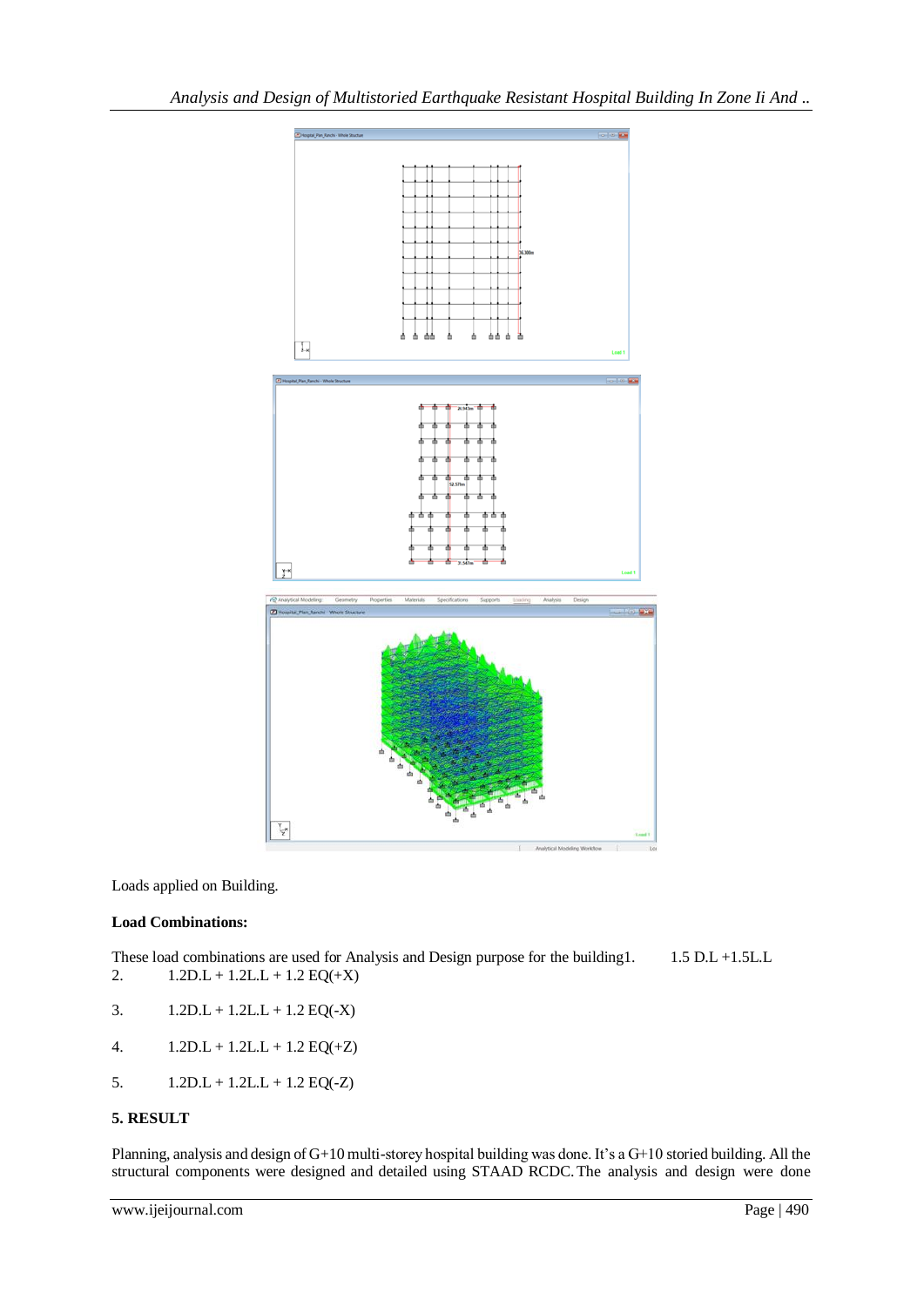according to standard specifications using STAAD.Pro forstatic and dynamic loads. The dimensions of structural members are specified and the loads suchas dead load, live load are applied. Deflection and shear tests are checked for beams, columns andslabs. The tests proved to be safe. Both theoretical and practical work has been done. Hence, Iconclude that we can gain more knowledge in practical work when compared to theoretical work.**Design** 

## **Calculation and Design Summary for Zone II – Ranchi Jharkhand.**

- 1. Beam Design Calculation.
- 2. Beam Design Summary.
- 3. Column Design Summary.
- 4. Column Design calculation.

## **Design Calculation and Design Summary for Zone V – Bhuj Gujarat.**

- 1. Beam Design Calculation.
- 2. Beam Design Summary.
- 3. Column Design Calculation.
- 4. Column Design Summary.

## **6. CONCLUSIONS.**

The following are the major conclusions that can be made based on present work carried upon thetwo RC buildings designed for earthquake forces the seismic zones-II and Zone V.

1. There is significant increase in base shear as we move from zone II to zone V, indicating theincrease in severity of earthquakes occurring in these regions.

Moreover, from the Base Shear curves, it is evident that magnitude of Base Shear increases with the increase in height of a building.

3. As far as steel requirement in columns is concerned, it almost increased to 43%(for exterior aswell as interior columns) on average when we move from zone II to Zone V.

4. The variation of percentage of longitudinal steel at support sections in external beams is approximately 0.54% to 1.23% and in internal beams is 0.78% to 1.4%.

5. In the external and internal beams, the percentage of bottom middle reinforcement underwent comparatively lesser increment to about 15-20% for different earthquake zones.

6. There has been a steady rise in overall steel requirements in the building to about 35%, as wemove from zone II to zone V.

## **SCOPE OF FUTURE WORK**

On the basis of the present work done, the scope for future study is identified on the following aspects-

 In the present study, seismic design of buildings is carried out using Equivalent Static analysis. Similar studies may be taken up with other methods such Response-spectrum Analysis, Time-History Analysis and Pushover Analysis.

 In this work, only the Indian Seismic design codes have been taken into account, the workcan be further extended by incorporation of British, American and other design codes as well.

 The present study considers only the over-strength factor obtained from the Pushover Analysis output. Several other parameters such as- Capacity spectrum, hinge-backbone results, etc., can also be augmented to it.

Efforts may be made to take the soil-structure interaction into account as well.

 The present study is carried out on RC buildings. Similar studies may be taken up with Steel structures as well.

Efforts may be made to study the pushover analysis using different software tools or someother procedures to validate the results.

## **7. REFRENCES**

- [1]. R.K.Ingle and Sudhir K. Jain (2008) , "Final Report: A -Earthquake Codes IITK-GSDMA Project on Building Codes (Explanatory examples for ductile detailing of RC buildings)", IITK- GSDMA-EQ26-V3.0
- [2]. Handbook on concrete reinforcement and detailing (SP-16), Bureau of Indian standards, New Delhi.
- [3]. Kumar Kiran, Rao G.P. (2013) "Comparison of percentage steel and concrete quantities of a
- [4]. R.C. building in different seismic zones", International Journal of Research in Engineering and Technology